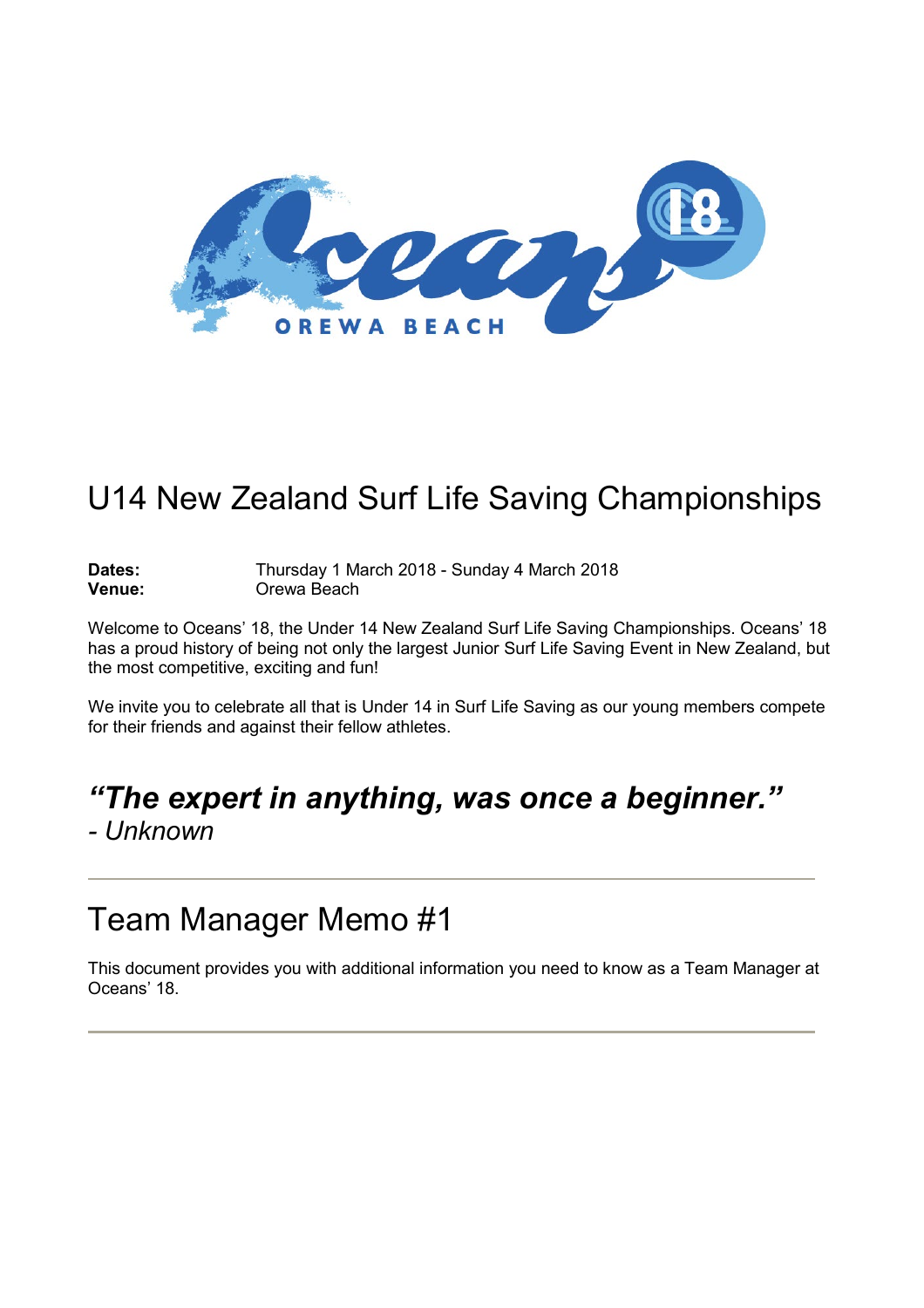### **Programme**

No changes to the existing programme are currently proposed. If any changes are made, you will be informed at the Team Manager Meeting each day.

#### **Rescue Events**

Following the close of entries, we have historically reviewed the entry numbers of each club and offered large clubs additional entries into the rescue events. This is calculated on a ratio to ensure all clubs and their athletes are given a fair opportunity to compete.

However, it is noted that the entry system allowed up to 6 entries, as opposed to stated limit of 4. We are currently working through the variations to ensure each club has been given a fair number of entries into the events.

We will be in contact with each club that may gain entries or be limited to only 4 entries.

#### **Radio-Frequency Identification Tags**

Unfortunately, the planned roll out of these tags at Oceans' 18 has been cancelled. This is due to the tags ordered being faulty and not being fit for purpose.

In the absence of the tags, we will be providing coloured wristbands as per previous seasons.

#### **Water Quality**

The water quality at Orewa Beach has been raised as a concern by several clubs following reports that Auckland beaches have been closed as a result of water quality concerns.

The Event Management Committee is well aware of the situation regarding water quality. Orewa Beach is one of the best performing town beaches for water quality and water quality has only become an issue during or immediately following major weather events.

While the risk of water quality becoming an issue at the event is considered to be low, the Event Management Committee will be keeping a close eye of weather forecasts to ensure the safety of the athletes and event guards in the water.

#### **Sony Photo Booth**

This season, Surf Life Saving New Zealand is proud to have Sony New Zealand as a partner of our national sports events. In addition to capturing footage utilising Sony's waterproof Action Cams and 4K Handycam camcorders at Oceans '18, the Sony team will be on site with a photo booth on Thursday and Friday to take high quality portrait photographs of the athletes, volunteers and parents with their new Sony Alpha cameras.

The imagery will be available to view on Surf Life Saving New Zealand and Sony's social media channels and may even be included in an upcoming photography exhibition. Anyone wishing to be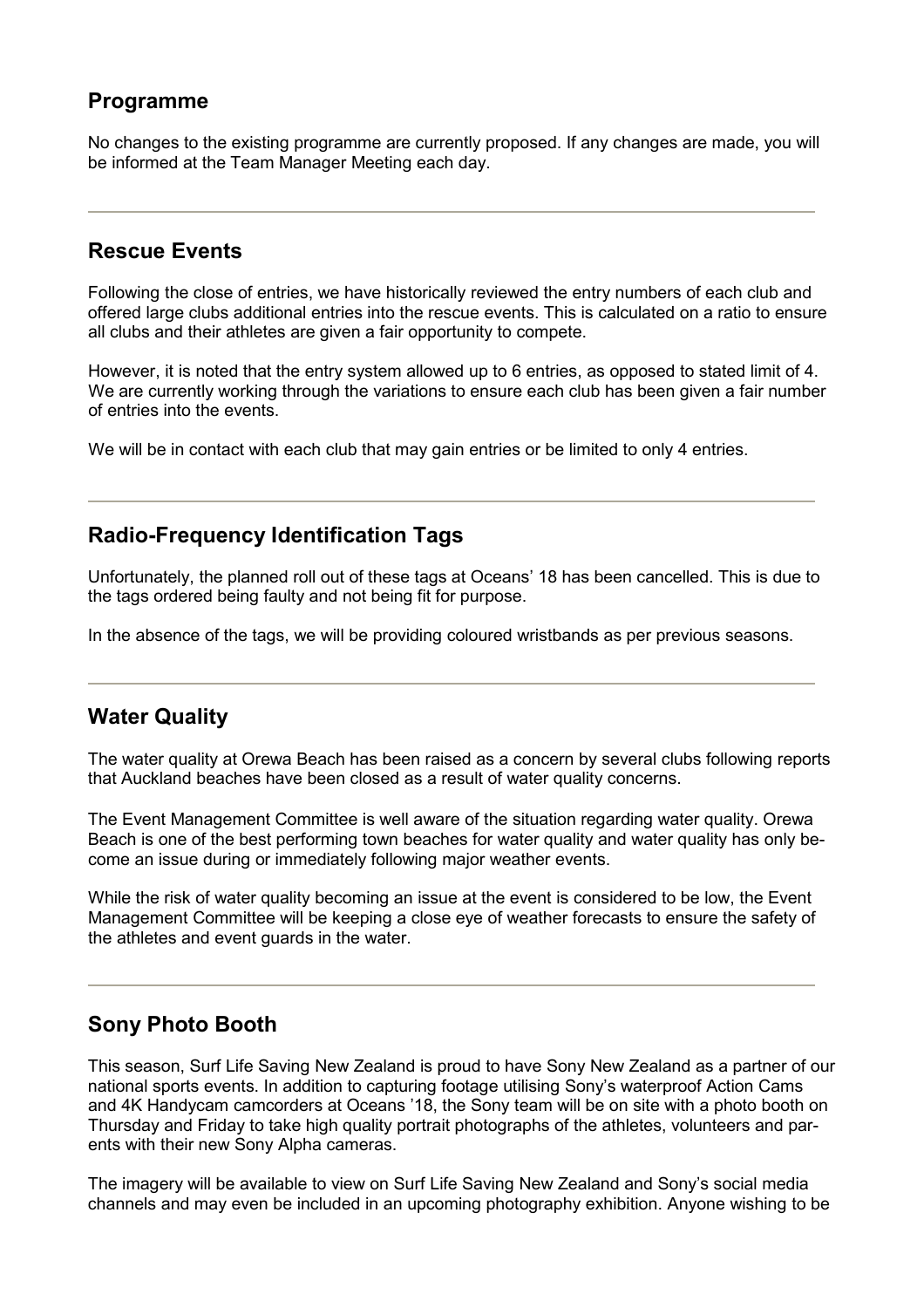photographed at the event will need to sign a release form and those aged under 18 will need permission from a parent or guardian. The forms can be downloaded on the Oceans '18 page of the SLSNZ website.

If any of your athletes won't be attending with a parent/guardian, please make sure they fill out the forms prior and bring them along to the event to avoid disappointment. Those that visit the photo booth to have their photo taken across the four day event will be in to win some Sony gear including headphones and portable speakers. Keep an eye out on the Oceans 18 Facebook event page for more information.

### **Media Accreditation**

Thank you to those who have already submitted their club photographer accreditation. For those who are yet to submit one, please see the information below:

There are two levels of accreditation for media and photography at Oceans '18.

- 1. **Media:** Journalists and photographers working directly for, or contracted to, local, national and international media outlets including TV, radio, newspapers, magazines and websites.
- 2. **Club Photographers:** Photographers appointed or contracted by a participating club to produce imagery. Only one Club Photographer can be appointed or contracted per club.

Individuals seeking accreditation for Oceans '18 must read and complete the accreditation application form and return it to media@surflifesaving.org.nz. Numbers are restricted within the arenas so if your club would like to appoint a team photographer, please ensure they apply as soon as possible and prior to the event.

#### **Teamline**

Teamline has two pairs of DMC Fins to give away to anyone that pre-orders their official #Oceans18 merchandise before 5pm on February 26. Visit their website now to view the full range and place your orders for collection at the event. The two winners will be drawn at random and presented to them at Orewa from March 1-4.

Teamline have an awesome range of official merchandise available for purchase online in the lead up to the event, and at the event. Check out the range here: [http://www.teamline.co.nz/oceans-](http://www.teamline.co.nz/oceans-2018-orewa/)[2018-orewa/](http://www.teamline.co.nz/oceans-2018-orewa/)